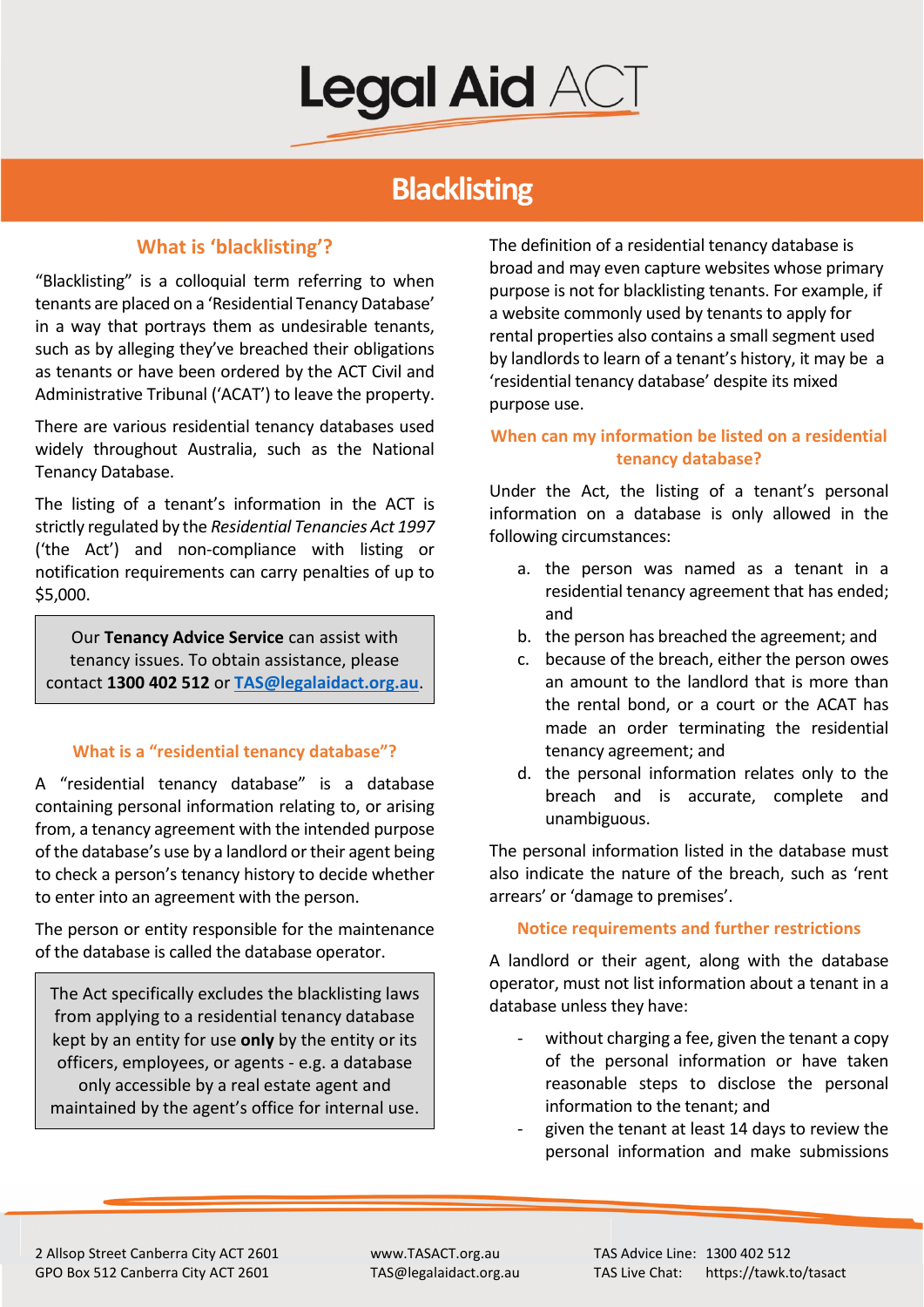

# **Blacklisting**

objecting to its entry into the database or about its accuracy, completeness and clarity; and

- considered the tenant's submissions.

This means that a tenant must be notified and be given a reasonable opportunity to object to their potential listing by either the landlord, their agent or the database operator.

However, the notice requirements do not apply if the landlord, their agent, or the database operator cannot locate the tenant after making reasonable enquiries before listing. They also do not have to give the tenant 14 days to review the personal information if the information, at the time of listing in a tenancy database, is contained in publicly accessible court or tribunal records.

A database operator may not keep personal information listed in a tenancy database for longer than 3 years. This period may be further reduced if required under the Australian or ACT Privacy Principles.

This limitation period applies to each breach of the tenancy agreement separately.If a tenant is listed in a tenancy database for two separate breaches that occurred on two separate occasions, the earlier breach must be removed when the limitation period expires while the more recent breach may remain listed.

#### **Ensuring the information in databases is accurate**

It is the responsibility of a landlord or their agent who lists the personal information of a tenant in a tenancy database to ensure that the information is accurate and up-to-date.

If a landlord or their agent becomes aware that certain information is inaccurate, incomplete, ambiguous, or out of date, they must, within 7 days, give written notice to the database operator of the following:

that the information is inaccurate, incomplete or ambiguous and how the information must be amended; or

if the information is out of date, that the information is out of date and must be removed.

#### **Example**

You owe your landlord an amount that is more than the rental bond paid under the residential tenancy agreement.

The landlord lists the unpaid amount in a tenancy database.

You then pay the landlord the amount a few months after it was due to be paid. The landlord must, within 7 days of becoming aware of the payment, give the database operator written notice of the information being inaccurate and that the details of the payment be included in the listed personal information so that it is no longer inaccurate.

The information about the debt does not necessarily need to be removed once you repaid your debt. The information listed in the tenancy database simply needs to reflect the fact that the debt has been repaid.

A database operator who receives written notice from the landlord or their agent about amending or removing the information must do so within 14 days after receiving the notice.

A tenant is entitled to ask for a copy of the personal information listed in the database from either the landlord, their agent or the database operator. The request must be made in writing. The landlord, agent or database operator are entitled to charge a fee for providing this information, as long as it is not excessive. The information must be provided 14 days after the tenant asks for the information in writing, and if a fee is charged, the day the fee is paid.